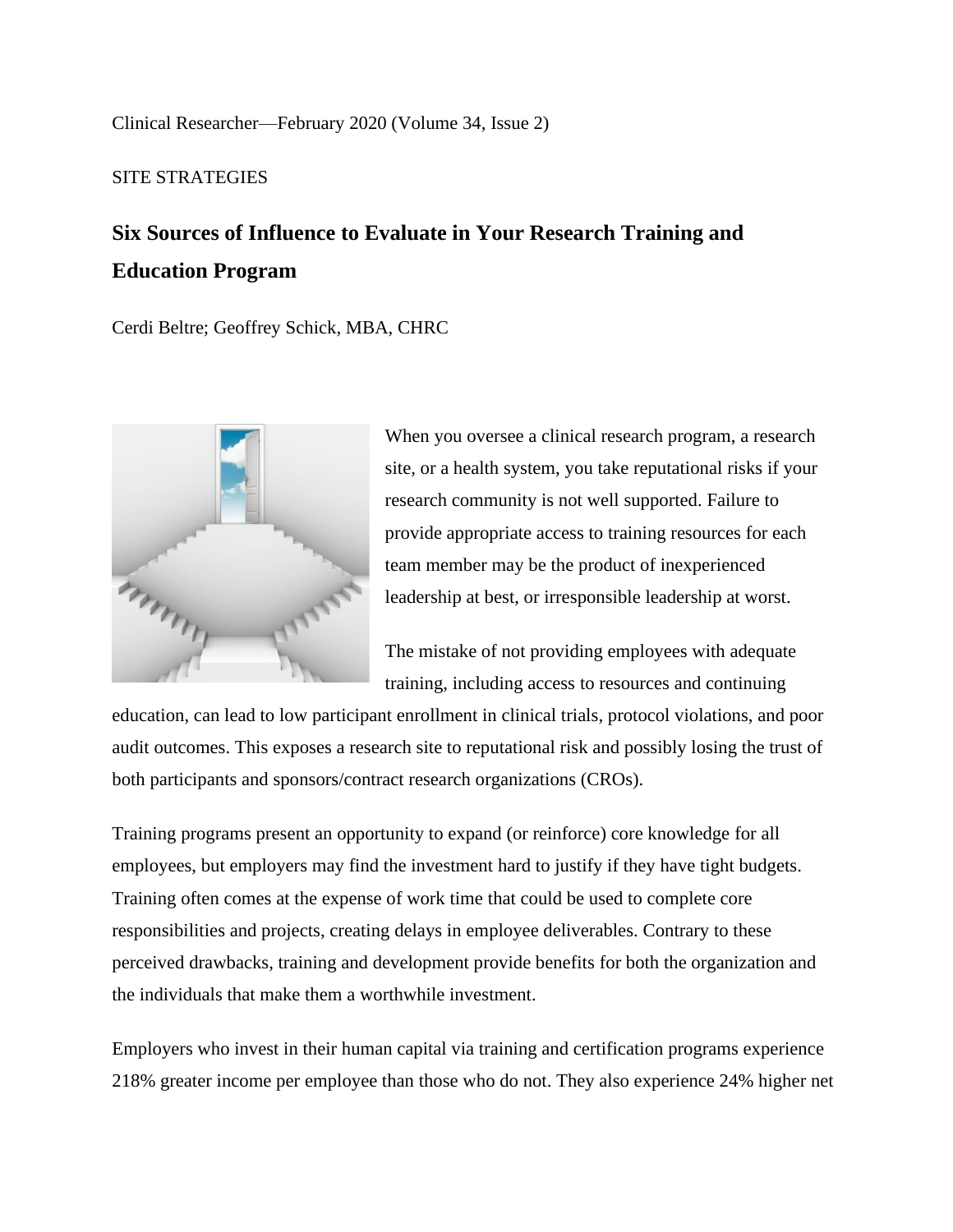income, which is a compelling argument for continued support for employee development initiatives, even during economic downturns.{1}

Having a framework for creating and evaluating a program to educate, train, and certify research teams helps to ensure its sustainability. Creating such a program often requires change, which can create a wave of resistance. To assess your program within a framework that helps to influence behavioral change, ask yourself questions adapted from the "Six Sources of Influence" from Kerry Patterson, et al.{2} An overview of this approach is also provided by J. Meier in his article on "The Six Sources of Influence Model — A Powerful Model for Change"{3} and summarized in Figure 1.

## **Figure 1: Six Sources of Influence**

|            | Motivation                                  | Ability                  |  |
|------------|---------------------------------------------|--------------------------|--|
| Personal   | Make the undesirable desirable              | Surpass your limits      |  |
| Social     | $\preceq$<br>Harness peer pressure          | Find strength in numbers |  |
| Structural | Design rewards and demand<br>accountability | Change the environment   |  |

Let's say—hypothetically—that you want to ensure your research organization consistently meets performance expectations related to enrollment and compliance. You know that having a certified coordinator on a study improves enrollment and compliance but have yet to achieve the desired level of certification and training across your research site. In this hypothetical example, you have identified the necessary behaviors to achieve this: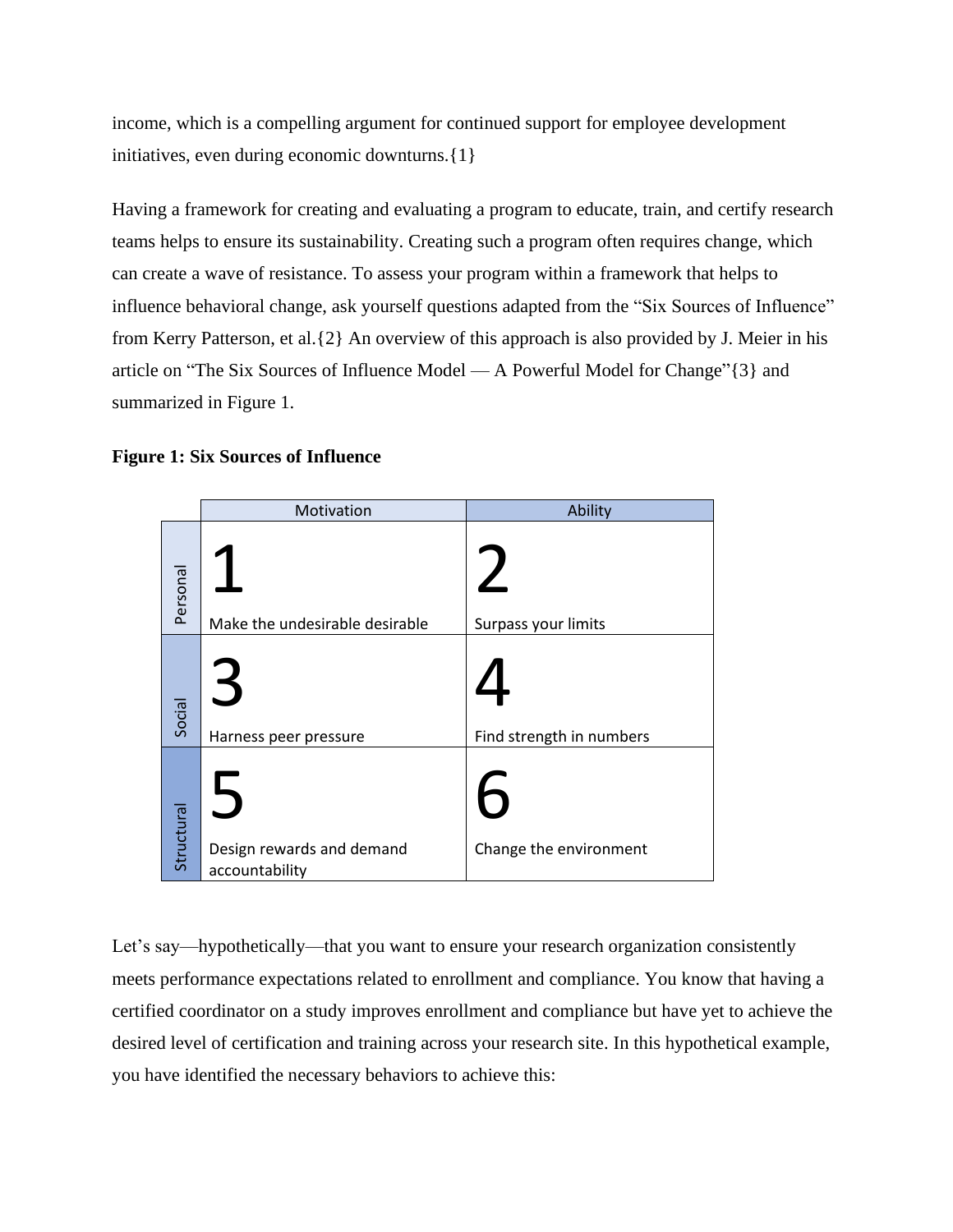1) Providing information and resources during start-up;

2) Granting access to well-trained and certified coordinators; and

3) Maintaining this certification via ongoing continuing education.

Below are the six sources of influence that you can evaluate to determine if you are supporting the vital behaviors needed to drive the desired outcomes and meet performance expectations.

#### 1. **Personal Motivation:** Is everyone motivated to be trained/certified?

Personal motivation to be trained/certified may come from a desire to contribute to a higher purpose, such as being part of a team that brings new treatments to suffering patients. Perhaps, it comes from self-interest to obtain a promotion or greater responsibilities.

Whether or not an individual is motivated to receive training and education may depend on his or her intrinsic satisfaction; however, you can make the "undesirable" desirable by designing programs that clearly articulate value to the individual. For example, training on enrollment or research billing compliance could be considered boring but knowing that sponsors prefer sites with consistent compliance and enrollment performance across trials—and that poor performance can mean termination of the study at the site—may propel greater engagement.

The emotional commitment team members feel toward their individual and organizational goals is referred to as *employee engagement*. To be fully engaged, employees need to care about the organization and feel that the organization cares about their long-term success. Employers with a higher level of engaged workforce outperform their peers by a staggering 200+%. {4}

Programs that encourage and support training/certification demonstrate investment in their future. The outcomes are mutually beneficial, since the company experiences greater production as the workforce continues to acquire new knowledge and skills. Remember, the millennial generation is now the largest generation in the U.S. labor force, and an incredible 87% of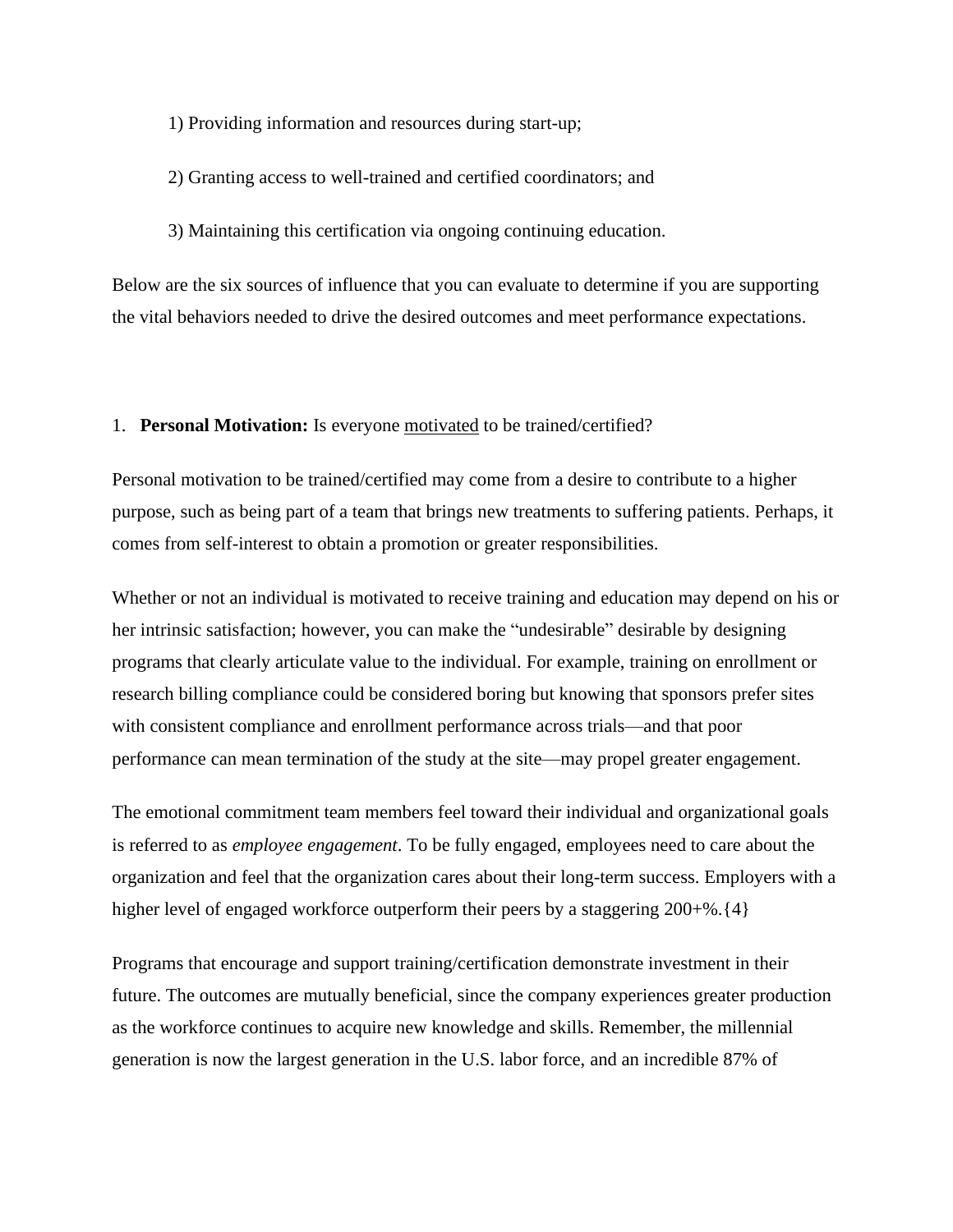millennials say that professional development, which can lead to career growth, is an important factor in their employment decisions.{5}

*The outcome you seek: Make the undesirable desirable to personally motivate everyone.*

#### 2. **Personal Ability:** Is each person able to be trained/certified?

The ability to be trained/certified may require both aptitude and access. Consider for example that you hire a coordinator whose job description includes drawing blood, but during training it became clear that phlebotomy is a challenge for him or her. Can the coordinator overcome this limitation and be trained? Maybe not, if being too frightened by the sight of blood is the main challenge. Perhaps what is needed is deliberate practice during training to learn to draw blood.

Meanwhile, when attempting to remove limitations related to access to training, consider the time of day and venue that is most convenient for the teams. Is the ideal time before work, during lunch, or at another time? Should the meeting occur in person or remotely? Could you hold early morning, onsite meetings for different departments or sites to accommodate busy investigators who have clinical hours?

If you are unable to provide your team members with access to the training and education they need from within your research site, augment it with outside support via onsite or remote programs, webinars, conferences, and preparatory programs.

*The outcome you seek: Surpass limitations to training/certification.*

#### 3. **Social Motivation:** Does your research environment encourage training/certification?

Research certification—such as via ACRP{6}—translates into higher enrollment, improved compliance, and better inspection performance. Can you invite team members to share examples of how their performance improved after training/certification, or can you publicly commend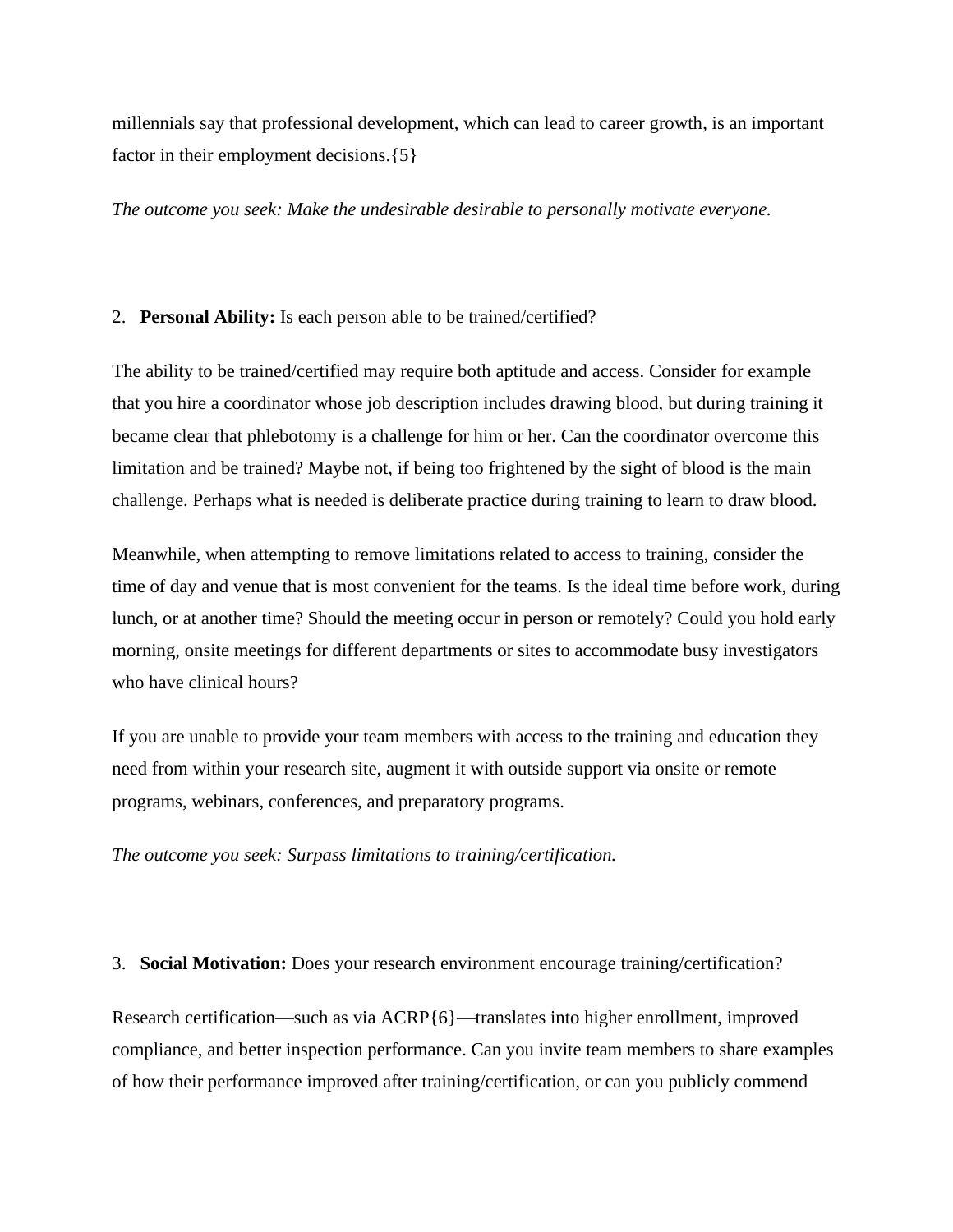those that passed the certification exam? If so, this will not only make that person feel appreciated, it will help encourage others to do the same.

Team members may also want to learn about the career progression of someone who became certified and eventually held a leadership position. When you think of your research community, can you have team members share their experience to motivate others to do the same?

Investment in human capital through training and development will improve your research team's skills. These improvements turn out to be one of the greatest possible influences that an employer can have on increasing productivity. The National Center on the Educational Quality of the Workforce conducted a study that identified workforce education advances as being far more impactful on productivity than increases in the value of equipment. A 10% increased investment in education yielded productivity gains of 8.6% versus only 3.4% from equipment upgrades.{7}

*The outcome you seek: Harness the power of peer pressure to create the desire to become trained/certified.*

4. **Social Ability:** Does your research environment enable staff to find help, information, and resources when needed?

Your research program is likely either maintained by several team members, or in larger institutions, by different departments (e.g., research compliance, institutional review board, research information technology, research finance, etc.). Each person conducting clinical trials should know exactly who to contact and/or where to go to access resources, including training and certification information.

Can you provide a site-specific operational handbook including easy-to-follow steps, expectations, and contacts? Do you have standard operating procedures for self-serve, introductory learning or tools for onboarding, with laminated cards reinforcing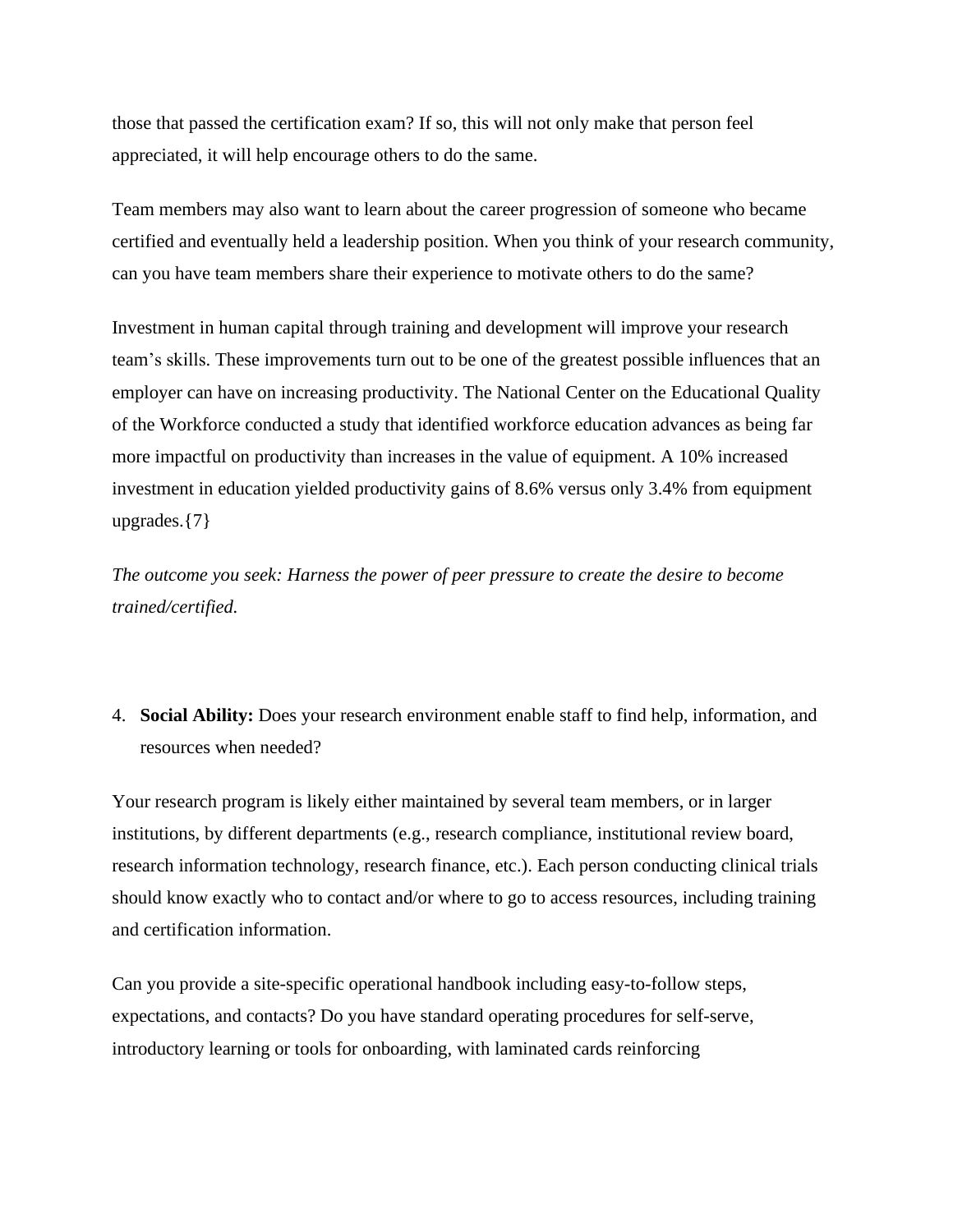training/certification and noting who to contact and the required process? Can you establish a mentoring program to pair an experienced coordinator or investigator with a novice?

Generally, your team members want to do a good job. Top echelon research sites recognize that continued investment in the workforce not only leads to greater employee retention (see Figure 2 on study findings), but it is also more effective in increasing productivity. A full 40% of newly hired employees will leave their position within the first year without the necessary job training, and two-thirds of the surveyed workforce feels training should continue throughout one's career.{8}

Some organizations may choose to create a central office, a clinical research advisory group, or an executive committee to enlist champions across the institution who will back these programs. If you want your research organization to consistently meet performance expectations related to enrollment and compliance, the environment should support those goals.

*The outcome you seek: People who can motivate, enable, or provide the help, information, or resources to sustain your program.*



**Figure 2: New Employee Turnover Intentions by Training**

**Source:** "Study by the IBM Institute for Business Value—A New Way of Working" (2010)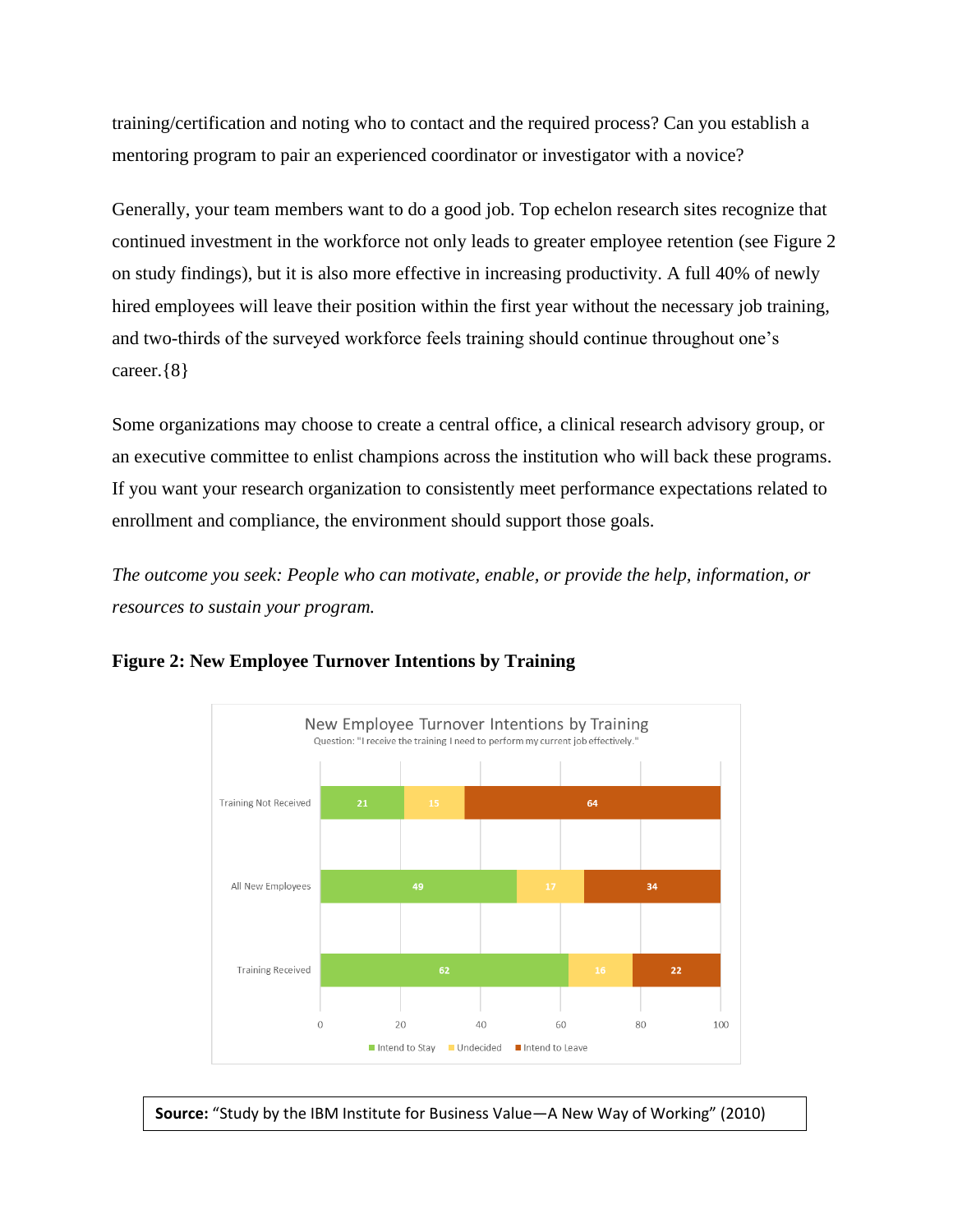# 5. **Structural Motivation:** Is your research organization encouraging training and certification?

For your research site to encourage training and certification, it must incorporate a system that includes both rewards and accountability. The motivation to provide research certification and training for everyone within your research community may be driven by the desire to become known as an excellent research site.

Funding a certification award program centrally (within the clinical trials office, for example) could be an important step, as it removes the need to get buy-in at the individual site or department level. Can you provide bonuses for coordinators who pass a certification exam? Can you circulate a congratulatory e-mail for an individual who completes an important milestone (e.g., five years certified)? Are your job descriptions aligned with promoting certification and training?

Since certification could mean higher enrollment, improved compliance, and better inspection performance, encouraging this desired behavior by aligning rewards with it could prove cost effective.

*The outcome you seek: Rewards and accountability that align with training and certification.*

# 6. **Structural Ability:** Does your environment support training and certification?

Think of this as designing a program with the user's experience in mind. You have created a great program, but parking is impossible, the program begins at 6 a.m., the meeting room is cramped, and attendees do not have access to materials that they can print and review in advance. Does this sound as if you are enabling the expected outcome?

If you design the physical environment with the desired outcome in mind, participants are more likely to successfully engage in the training. For example, one healthcare system held quarterly study coordinator meetings across 19 hospitals, chose a central location for the meeting, then supported virtual attendance at four other locations where team members could join remotely.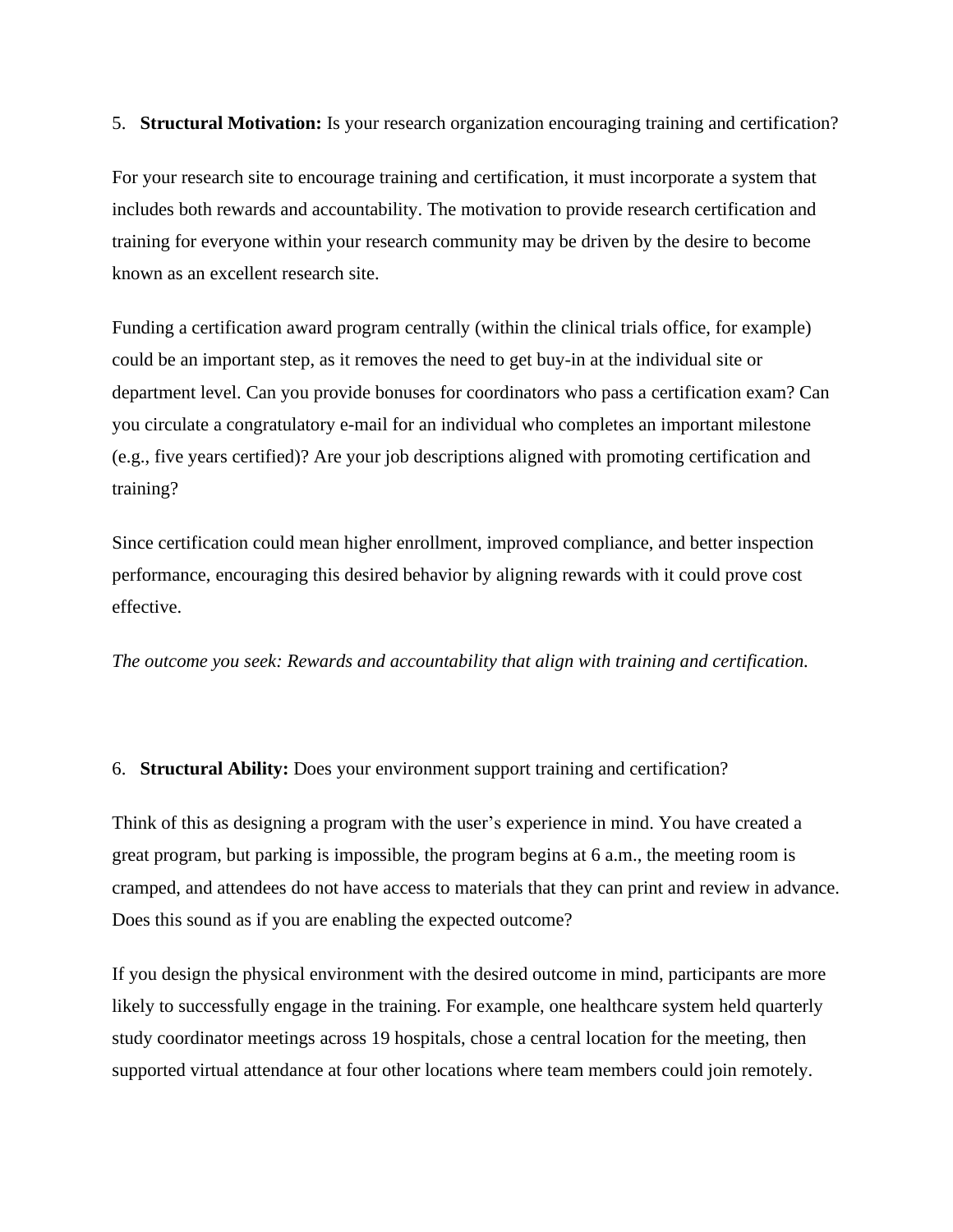Further, this healthcare system offered offsite continuing education during work hours, as the option was convenient and minimized distractions. It also provided web-based and learn-at-yourown pace training to support the institution's commitment to continued training and certification.

Do you allow time off or attendance at conferences to complete continuing education required for long-term certification? Can you clear calendars in advance to set aside times for certain training programs? Can you bring in experts to cover areas in which you lack expertise, such as research billing compliance or internal audits? The goal is to remove the impediments preventing participation in the desired training program.

*The outcome you seek: An environment that makes it easy for your team members to obtain the necessary training and/or certification desired.*

# **Conclusion**

Implementing a training and certification program and using multiple sources of influence to sustain it can produce the organizational performance outcomes you desire. Ongoing evaluation will help to ensure that you stay the course and continue to reap the benefits of employee engagement, low turnover, increased productivity, and positive financial impact.

## **References**

- 1. <http://businesstrainingexperts.com/knowledge-center/training-roi/profiting-from-learning>
- 2. Patterson K, Grenny J, Maxfield D, McMillan R, Switzler A. *Influencer: the power to* [change anything.](https://www.amazon.com/Influencer-Change-Anything-Joseph-Grenny/dp/1598875760/ref=asc_df_1598875760/?tag=hyprod-20&linkCode=df0&hvadid=312139954763&hvpos=1o1&hvnetw=g&hvrand=18422653358321088172&hvpone=&hvptwo=&hvqmt=&hvdev=c&hvdvcmdl=&hvlocint=&hvlocphy=9019109&hvtargid=pla-592917699994&psc=1)
- 3. [http://sourcesofinsight.com/six-sources-of-influence.](http://sourcesofinsight.com/six-sources-of-influence)
- 4. [www.dalecarnegie.com/employee-engagement-loyalty-statistics](http://www.dalecarnegie.com/employee-engagement-loyalty-statistics)
- 5. <http://blog.accessperks.com/2016-employee-engagement-loyalty-statistics>
- 6. <https://acrpnet.org/certifications/>
- 7. <http://workforce.sinclair.edu/wfd/assets/File/Oct%20White%20Paper.pdf>
- 8. <https://www.entrepreneur.com/article/275842>